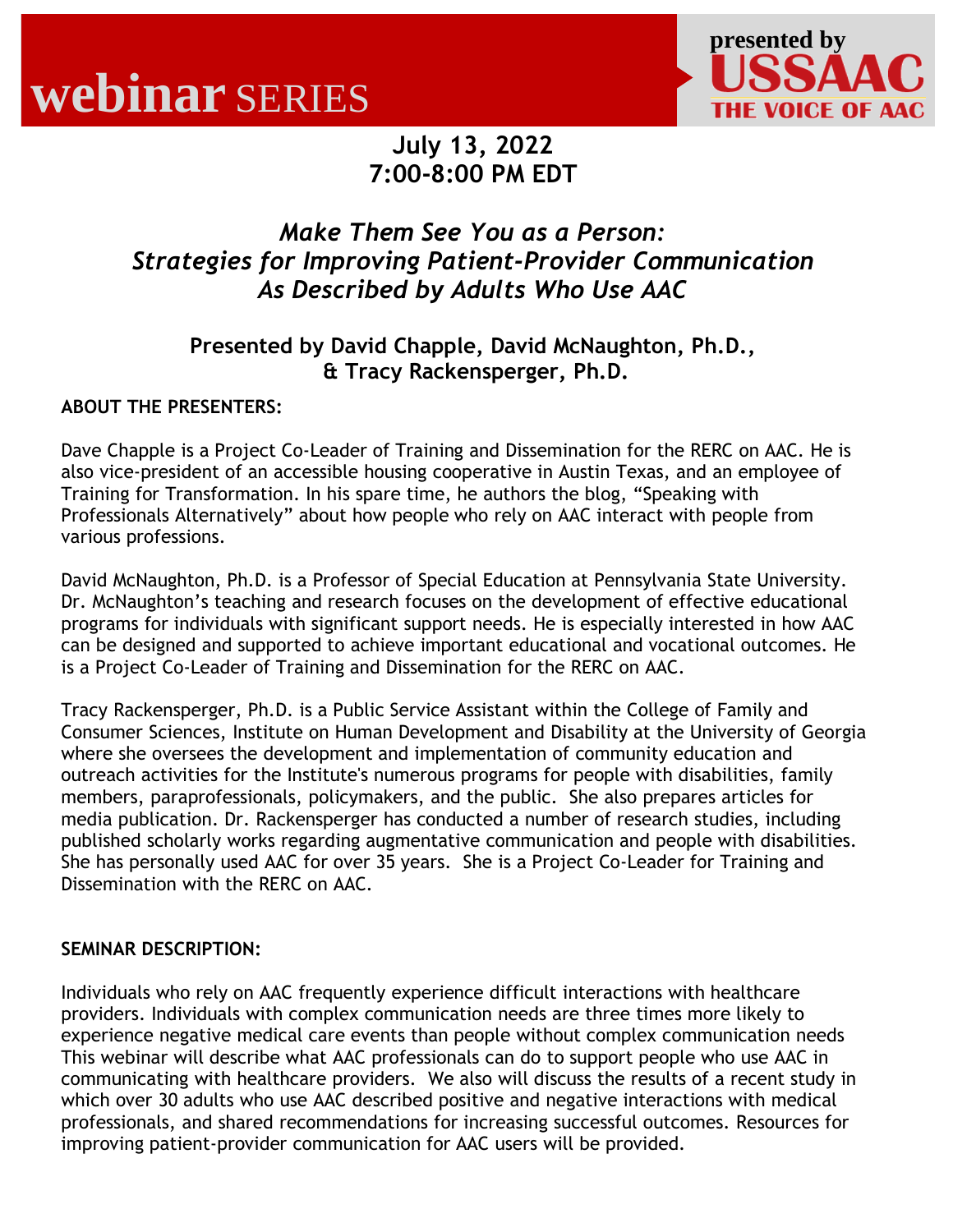

#### **MODERATED BY:** Sarah Blackstone

SLPs who are USSAAC/ISAAC members may have their participation in this webinar reported for ASHA CEUs at no charge. Non-members must pay a \$25 reporting fee.

This course is offered for 0.1 ASHA CEUs (Introductory level; Professional area.)

#### **PARTICIPANTS WILL BE ABLE TO:**

- Identify issues related to patient-provider communication for people who rely on AAC.
- Discuss results of a recent study related to patient-provider communication and people who rely on AAC.
- Provide recommendations about what AAC professionals can do to improve patientprovider communication.

#### **TIME ORDERED AGENDA:**

- 5 minutes: Introduction of speaker, USSAAC and topic
- 10 minutes: Overview of work we have done related to patient-provider communication and people who rely on AAC.
- 20 minutes: Results of our study on the positive and negative experiences of people who rely on AAC during patient-provider interactions.
- 20 minutes: What AAC professionals can do to improve patient-provider communication.
	- 5 minutes: Q and A

**American Speech-Language-Hearing Association (ASHA)** CEUs in speech-language pathology and audiology are awarded by the ASHA CE Registry upon receipt of the CEU Participant Form from the ASHA Approved CE Provider, USSAAC. CEU Participant Forms are available onsite at Registration. ASHA CEUs are provided to full registrations. This program is offered for .1 ASHA CEUs (Introductory Level, Professional Area)

#### *ASHA Disclosures:*

- *Speakers*
	- *Financial:*

*David Chapple is paid by RERC on AAC through Pennsylvania State University.*

*David McNaughton is a salaried faculty member at Pennsylvania State University and is paid by RERC on AAC.*

*Tracy Rackensperger is a salaried faculty member at University of Georgia and compensated by RERC on AAC through Pennsylvania State University.*

*Nonfinancial:* 

*Tracy Rackensperger is the President-Elect of USSAAC.*

• *Moderator*

*Sarah Blackstone has no financial or non-financial disclosures to report.*